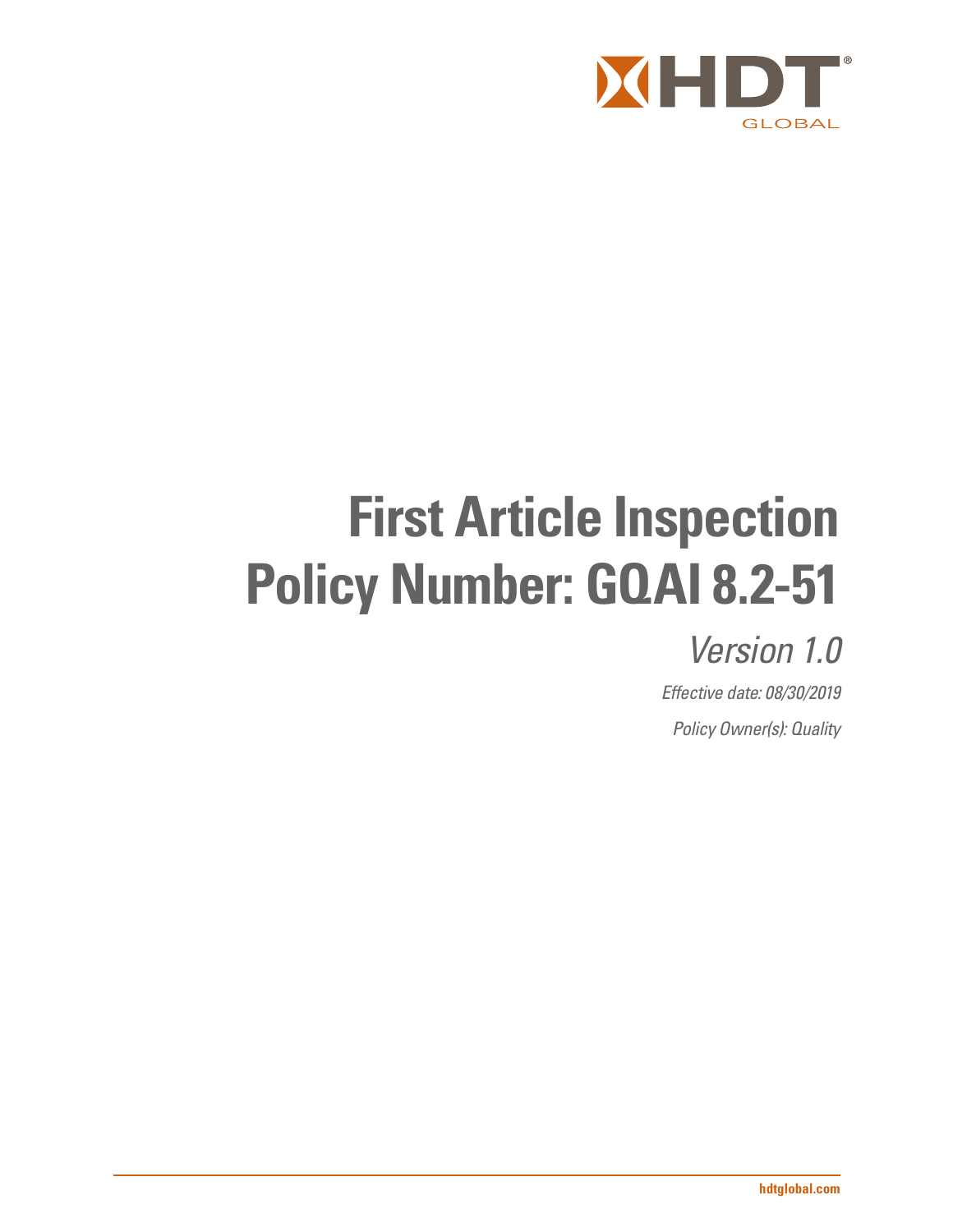

### **Table of Contents**

- 1.0 Purpose
- 2.0 Scope
- 3.0 ISO (QMS) References
- 4.0 Definitions
- 5.0 Procedures
- 6.0 Responsibilities
- 7.0 Records
- 8.0 Revision History
- 9.0 Approvals

### **1.0 Purpose**

To provide guideline for conducting and presenting a First Article Inspection (FAI) and / or First Article Test Report (FATR) and responsibilities. The purpose of the First Article Inspection is to provide objective evidence that all engineering design and specification requirements are properly understood, accounted for, verified, and documented. The purpose of this policy is to provide a consistent documented requirement for all First Article Inspection.

The expected result is to reduce future quality escapes, risks, and total costs:

- Help ensure safety of our customers
- Improve quality, delivery, and customer satisfaction
- Reduce costs and production delays associated with product non-conformances
- Identify product realization processes that are not capable of producing conforming product, and initiate and/or validate corrective actions

### **2.0 Scope**

Applies to all HDT Expeditionary System Inc. (HDT) and sub-tier supplier product meeting the FAI requirements as stated herein.

### **3.0 ISO (QMS) References**

| <b>Reference Number</b> | <b>Description</b>                                    |
|-------------------------|-------------------------------------------------------|
| ISO 9001:2015           | Monitoring and Measurement of Product                 |
| AS9102                  | Aerospace Standard First Article Inspection/Procedure |
| H003817                 | Engineering Playbook (Prototypes)                     |
| QAF# 0048               | <b>HDT FAI Format</b>                                 |
| GQAI 7.3-1              | <b>Engineering Change Process</b>                     |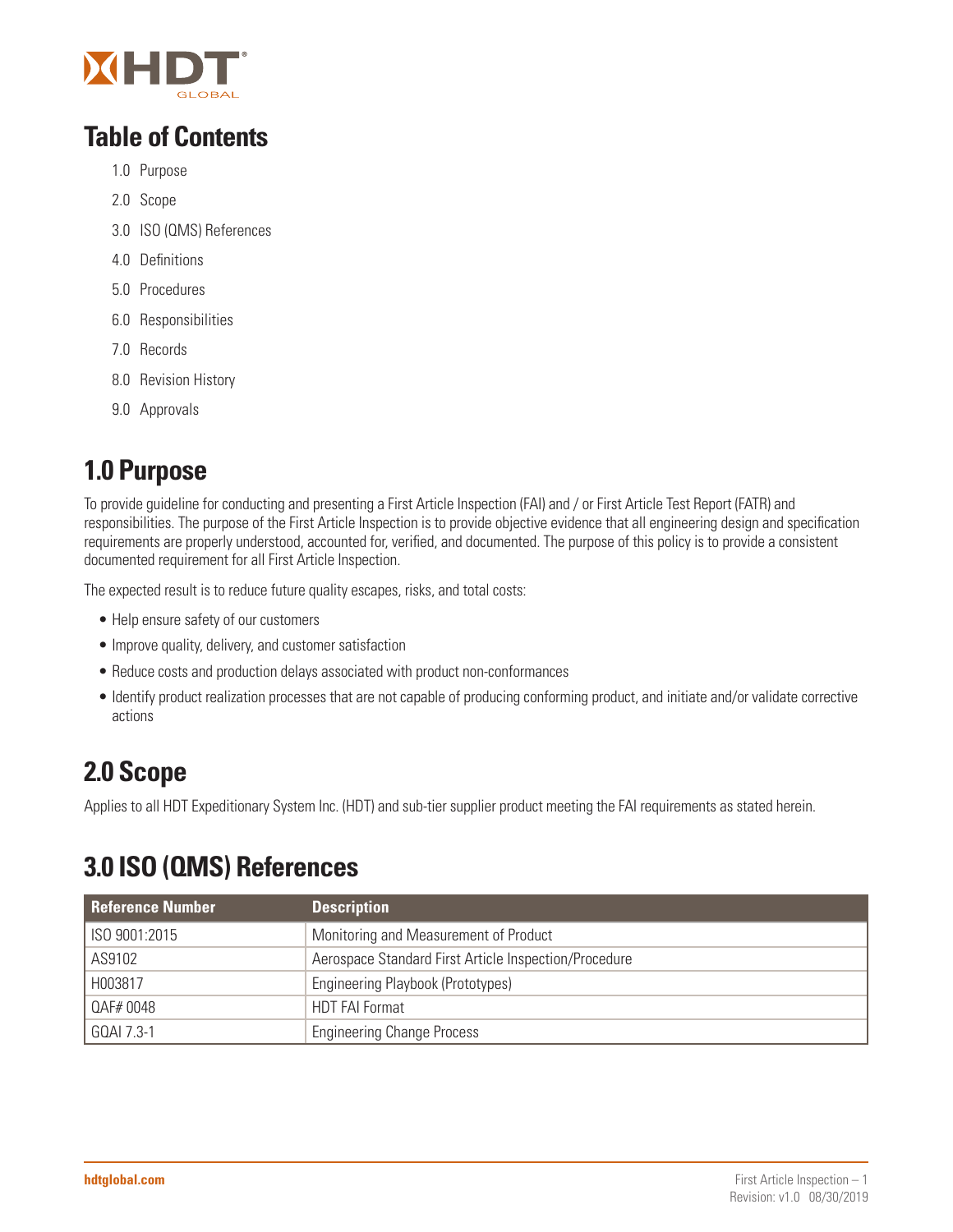

### **4.0 Definitions**

**Certificate of Analysis (C of A)** – A laboratory or otherwise test report providing actual results of testing or examination validating that specified requirements have been met.

**Certificate of Conformance (C of C)** – A signed document from the provider stating that the parts were manufactured in compliance with all drawing and specification requirements and that records of such conformance are available upon request.

The C of C must contain at a minimum following information:

- Customer Name
- HDT Purchase Order Number (PO),
- HDT Part Number and revision level (as stated on the PO),
- Supplier Part Number and revision level, if applicable
- All applicable specifications listed, if not stated on the drawings or specification sheet
- Quantity shipped
- Shelf Life / Expiration Date as applicable.

**Commercial Off The Shelf (COTS) Item –** Part is manufactured for commercial sale and is not part of HDT configuration control.

**Delta First Article** – For revised product first article inspections, only those characteristics which have been revised or changed, since the previous revision, shall be required to be documented on the new First Article Inspection Report.

#### **Digital Product Definition (DPD)**

**Engineering Change (EC)** – This relates to the HDT EC process (GQAI 7.3-1) to have traceability and approvals for any changes.

**Engineering Change Proposals (ECP) –** Requests to HDT customer in order to execute a proposed change.

**First Article Inspection (FAI)** – A complete, independent, and documented physical and functional inspection process to verify that prescribed production methods have produced an acceptable item as specified by engineering drawings, specifications and other applicable design documents to contractual purchase order requirements. First Article inspections validate a process that must remain the same, repeatable with no changes without prior written consent of the customer, once submitted and approved.

A planned, complete, independent and documented inspection and verification process to ensure that prescribed production processes have produced an item conforming to engineering drawings, Digital Produce Definition (where applicable) (DPD) planning, purchase order, engineering specifications and/or other applicable design documents.

**Fixed Process** – Once a product is validated through FAI, no changes to significant operations or revisions to product unless it goes through the formal EC process defined.

**Military Standard (MS)** – Part number starts with MS and is manufactured to a Military Standard specific to the part.

**National Aerospace Standard (NAS)** – Part number starts with NAS and is manufactured to a National Aerospace Standard specific to the part.

**Non-Destructive Testing (NDT)** – Testing of product such as liquid dye penetrant, magnetic particle inspection, x-ray, etc. which does not affect the functionality or usability of the part(s).

#### **Quality Assurance Procedure (QAP)**

**Request for Variance (RFV)** – Approval from the customer, where applicable to deviate from requirements. Engineering approval is required for all RFV requests where HDT has MRB authority

**Society of Automotive Engineers (SAE)** – Part number starts with SAE and is manufactured to a Society of Automotive Engineers standard specific to the part.

**Special Process** – A process where some aspects of the required quality cannot be assured by subsequent inspection of the processed material alone.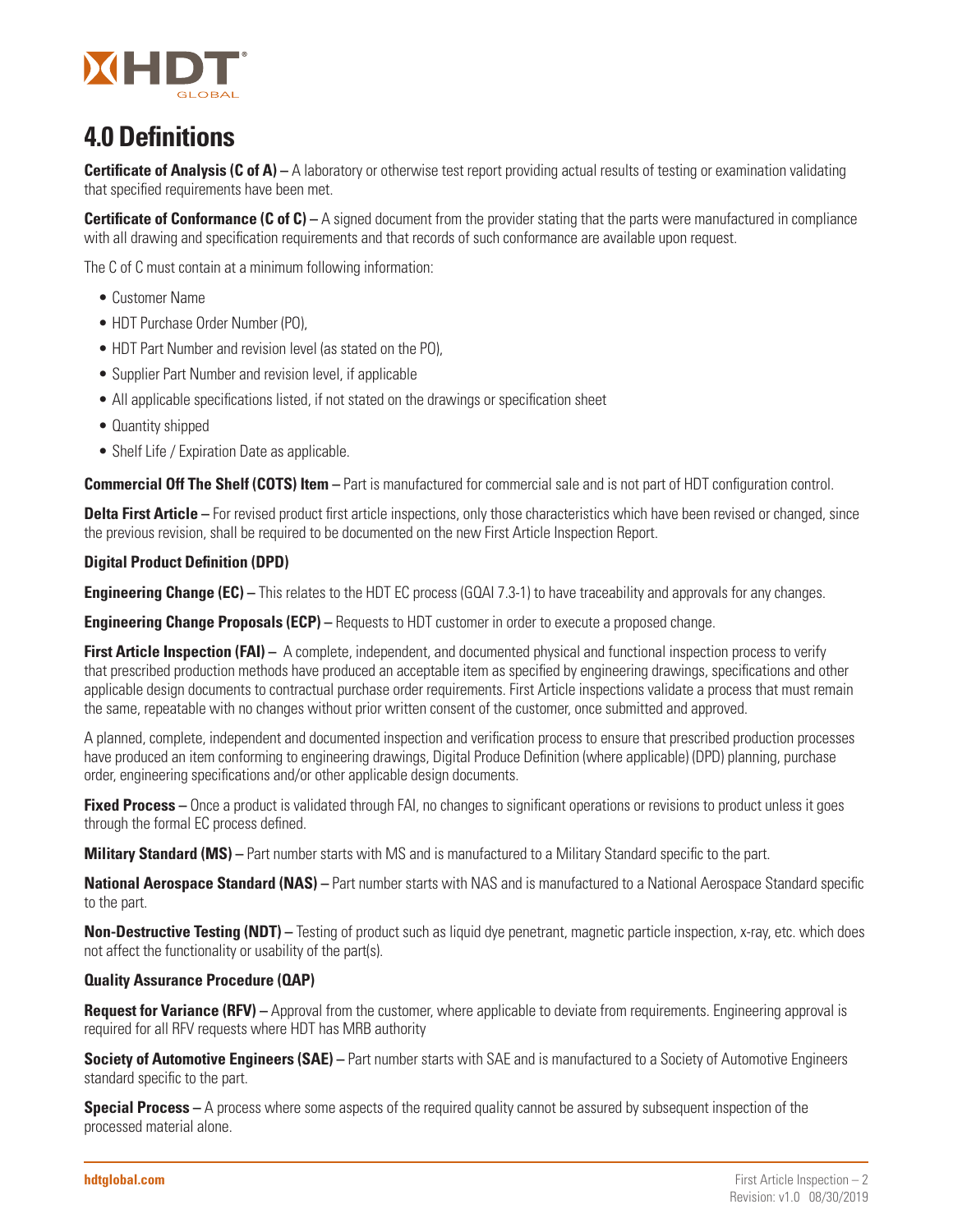

**Prototype –** Prototypes are early product concepts used to evaluate form, fit or function of an end product.

**Significant Operation –** As deemed by HDT Manufacturing Engineering.

**Prototype First Article Inspection (PFAI)**

**Acceptance Test Plan (ATP)**

**Unless Otherwise Stated (UOS)**

### **5.0 Procedures**

#### **General**

An FAI shall be conducted when one or more of the following applies:

- FAI is a contractual requirement
- There is a change to the physical of material makeup of the part
- There is a change to the manufacturing process
- There is a change in supplier or sub-supplier
- There is a change in manufacturing location (Operations approval required)
- The part has not been manufactured or purchased in more than one year

When applicable, HDT must notify the customer of any changes prior to implementation.

- The Sales Order that is entered into SAP will include on a separate line item, indicating FAI is required, defining the quantity as designated by the customer PO. Quality and/or Engineering reserve the right to change the FAI quantity.
- When there is a change to the physical or material makeup of the part, the requirement to perform a first article is identified during the Engineering Change Process and documented in ePDM. A flag must be systematically performed in SAP by Quality, Engineering or Supply Chain.
- Change in Manufacturing process- All significant changes to the manufacturing process must be documented through the EC process and approved. Where applicable, significant changes will be submitted to the customer for approval.
- Change in Supplier. Supply Chain must notify Quality and Engineering prior to any change to a Supplier through the EC process. Quality or Supply Chain must ensure that the Material Master for the component is flagged as Quality relevant for receiving inspection and validation of a new supplier. First Article requirement must be flowed down to the supplier and accompany the first shipment using the AS9102 form (QAF 0048) or equivalent.
- Change in Manufacturing location. Manufacturing Engineering and Operations must approve the manufacturing change location. This change must be formally documented through the EC Process and follow the internal change protocol to ensure all risks have been identified and mitigated. Where applicable, this must be communicated to the respective Sales POC and customer formal customer approval obtained.
- In-process FAI inspection can be documented in a format designated as acceptable by the Quality Manager, however, final FAI packages for top level part numbers must be documented per the AS9102 procedure. FAI must be documented on AS9102 forms (QAF 0048) or equivalent for submission to the customer and/or file retention.
- Based on internal or contractual requirements, the HDT Quality Manager, or designee, will define FAI sample size requirements and/or whether a limited or Delta FAI is acceptable.
- In the event the product has not been manufactured or has a lapse in production of one year, an updated first article is required or as deemed necessary by Quality.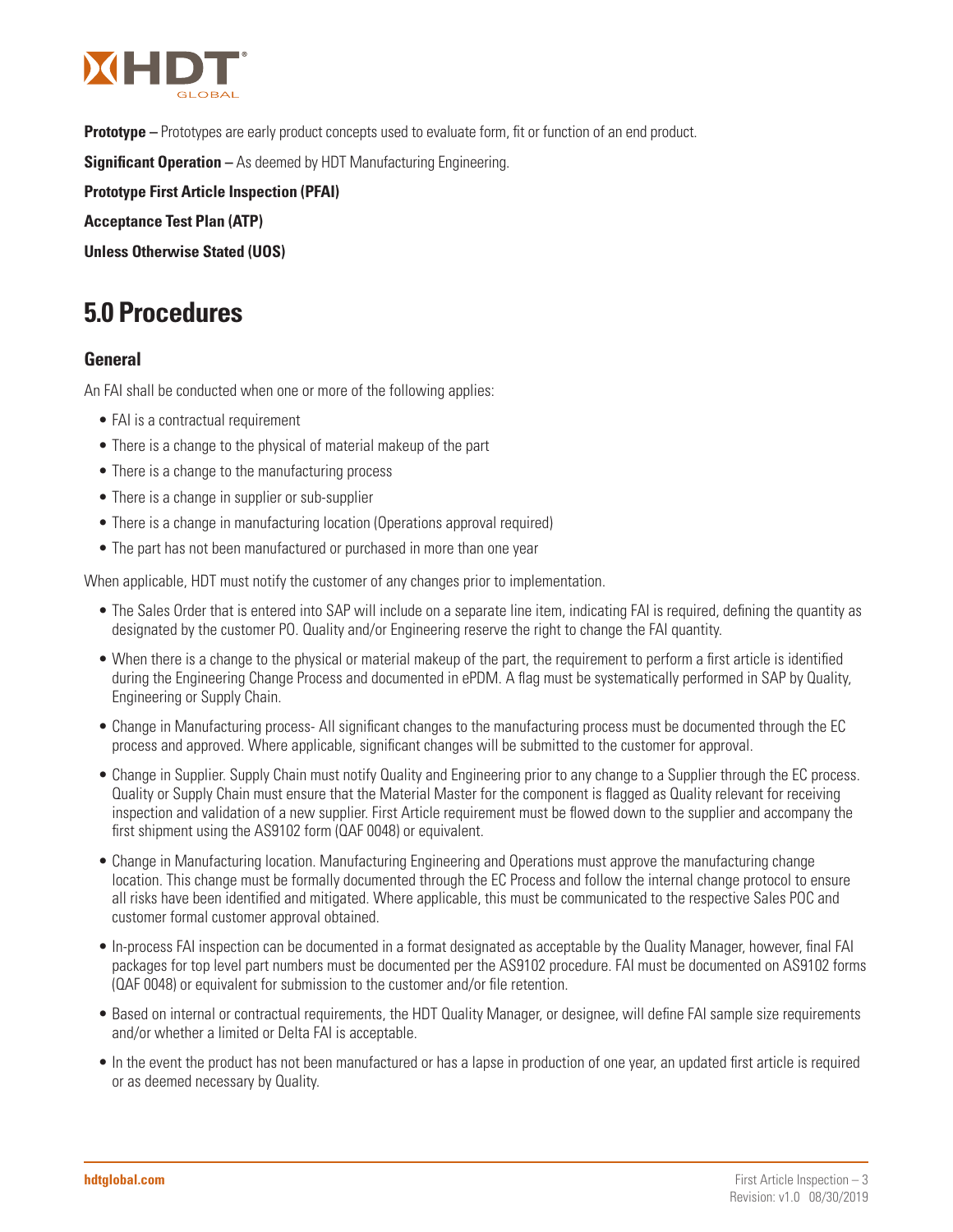

#### **5.1 Sampling Size**

HDT Quality Manager, or designee, will designate the required sample size produced on the same equipment and using the same manufacturing process as defined for production.

#### **5.2 First Article Inspection Package Requirements-Internal Package**

The content of a final FAI package may vary however content must include the following, unless otherwise stipulated by the Quality Manager or Engineering Manager:

• A ballooned / numbered drawing identifying all characteristics on the drawing (this includes all dimensional callouts as well as all other notes and requirements including those identified on associated drawings and/or QAPs).

#### **Note: The drawing utilized must be what is contractually purchased by HDT. No external supplier drawings shall be used.**

- A ballooned purchase order or contractual documentation outlining requirements.
- A formal report verifying each requirement ballooned on the drawings with variable data, when applicable. This report shall contain the part and revision number, the part description, and be numbered per the ballooned drawing(s) and contain the specified requirement, all specified tolerances, and actual variable or attribute data as applicable.
- Test reports, Certificate of Conformance, Certificate of Analysis or any other objective evidence to demonstrate that characteristics such as performance specifications, materials, finishes, NDT, etc. have been tested and confirmed.
- A copy of the router to demonstrate sequence of operations or method of manufacture at the time the FAI is being performed.
- Any Engineering Change Proposals (ECP) or Approved Request for Variance (RFV) in lieu of meeting contractual requirements.
- Cover page with Customer, Part Number, Revision, Final Approval signatures as deemed required by Quality and/or Engineering.

Unless otherwise specified by contract or purchase order, NAS, MS, SAE certified and COTs (commercial off the shelf) items that do not require a formal FAI are required to be accompanied by a C of C indicating they meet all specified requirements.

#### **5.3 First Article Inspection Package Requirements – External Packages**

#### **(Customer FAI Requirements and Supplier FAI Requirements)**

• A ballooned / numbered drawing identifying all characteristics on the drawing (this includes all dimensional callouts as well as all other notes and requirements including those identified on associated drawings and / or QAPs).

#### **Note: The drawing utilized must be what is contractually purchased from the customer. No external supplier drawings shall be used.**

- A ballooned purchase order or contractual documentation outlining requirements.
- A formal report verifying each requirement ballooned on the drawings with variable data, when applicable. This report shall contain the part and revision number, the part description, and be numbered per the ballooned drawing(s) and contain the specified requirement, all specified tolerances, and actual variable or attribute data as applicable.
- Test reports, Certificate of Conformance, Certificate of Analysis or any other objective evidence to demonstrate that characteristics such as performance specifications, materials, finishes, NDT, etc. have been tested and confirmed
- Any Engineering Change Proposals (ECP) or Approved Request for Variance (RFV) in lieu of meeting contractual requirements
- Cover page with Customer, Part Number, Revision, Final Approval signatures as deemed required by Quality and/or Engineering

Unless otherwise specified by contract or purchase order, NAS, MS, SAE certified and COTs (commercial off the shelf) items that do not require a formal FAI are required to be accompanied by a C of C indicating they meet all specified requirements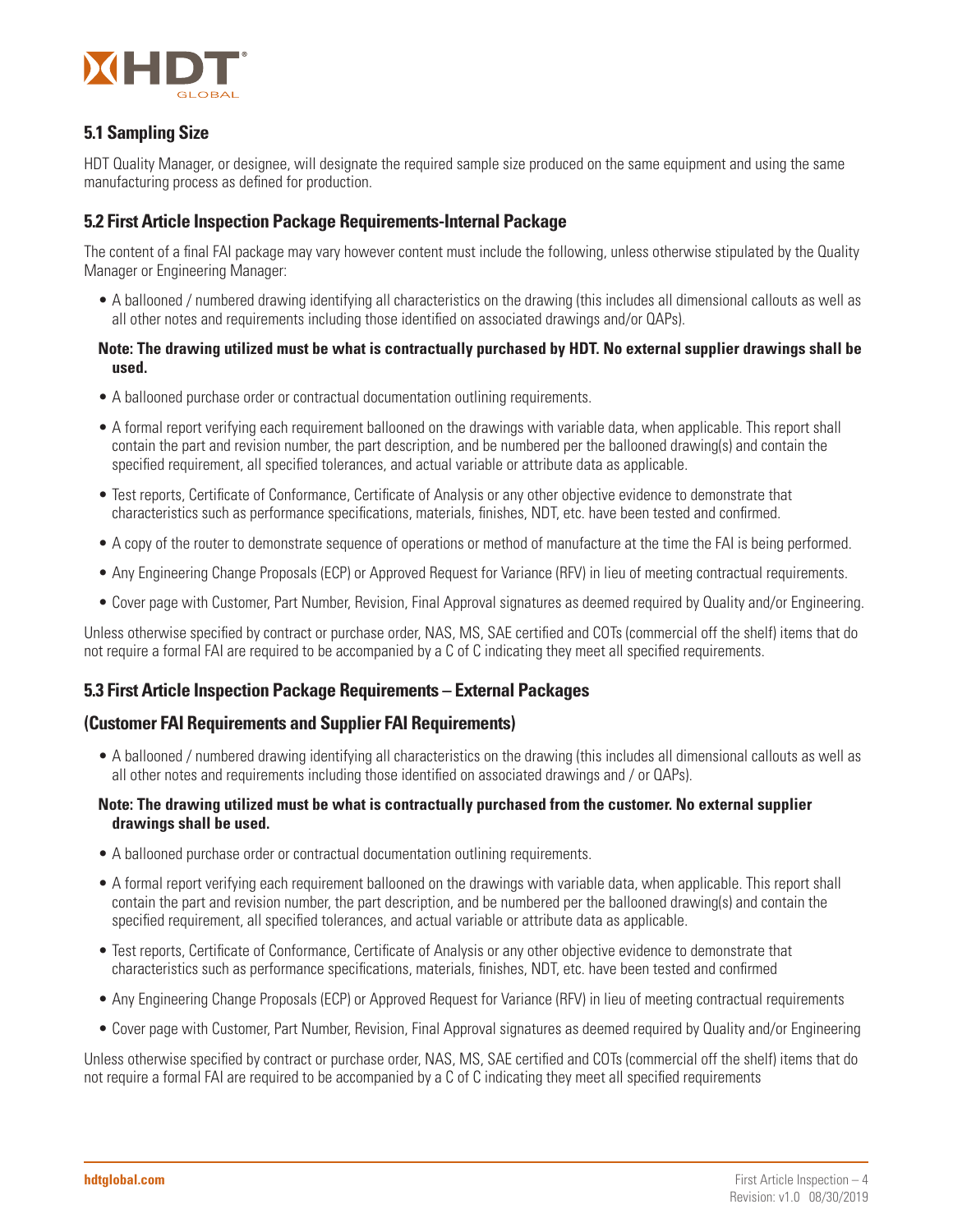

#### **5.4 Prototype**

- Prototypes are early product concepts used to evaluate form, fit or function of an end product. Prototypes can be sold and delivered to customers as early product samples to gain customer feedback and further evaluate customer requirements. The customer must be aware that these deliverables are prototypes and they are not produced using HDT's production processes.
- Prototype FAI will be referenced as PFAI
- Engineering is responsible to prepare and document an FAI on Prototypes (PFAI), unless otherwise agreed with Quality
- Primary approver of Prototype FAI is Engineering, Secondary approval Quality
- It is recommended that Prototypes are conspicuously marked or identified as "Prototype" and or painted a different color as deemed necessary by Engineering
- Prototype FAI's (PFAI) must be retrievable upon Formal FAI submission

Configuration Control of Prototype designs should be captured in ePDM using the process defined in the Engineering Playbook (PROTOTYPE watermark on drawings and numerical (01,02, etc.) revision strategy, See Section 4 of the Engineering Playbook).

#### **5.4 Control of changes after FAI validation**

Once a Production first article is performed, **no changes shall be made** unless approved by Quality and Engineering. The changes will be approved during the Engineering Configuration Control Board (CCB) Process at which time the FAI requirements will be determined by Quality.

#### **5.4 Records: FAI/Validation Package**

All FAI, PFAI with substantiating evidence of validation must be saved, retained and available for retrieval.

### **6.0 Responsibilities**

#### **The HDT Quality Manager, or designee**

- Defining the scope of FAIs
- Conducting First Article Inspection
- Final Approval of First Article Inspection
- Submitting completed FAI package to customer or Program Manager for submission
	- Quality will flag the item in SAP for quality inspection in the material master in SAP so that a FAI can be verified at the time of receipt (for purchase product) for any of the aforementioned reasons mentioned in 5.1.
- Filing FAI Packages for future retrieval, reference.

#### **Engineering**

- Prototype First Article Inspection (PFAI)
- Engineering design
- Specification Requirements
- Test Validation Plans/Acceptance Test Plan (ATP)
- Approving First Article (as determined by Quality Manager)